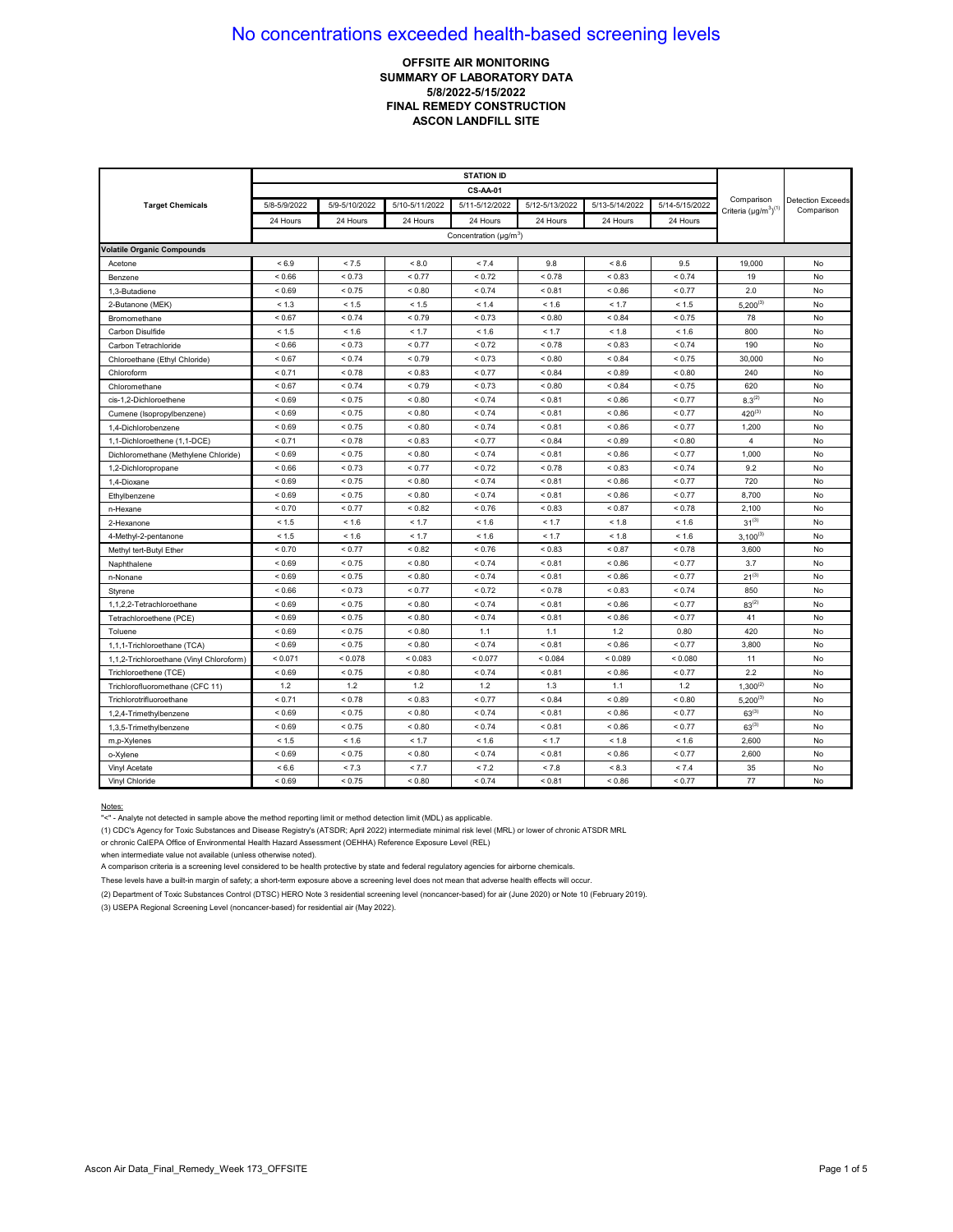## **OFFSITE AIR MONITORING SUMMARY OF LABORATORY DATA 5/8/2022-5/15/2022 FINAL REMEDY CONSTRUCTION ASCON LANDFILL SITE**

|                                          |              |               |                | <b>CS-AA-02</b>                          |                |                |                |                                            |                                        |
|------------------------------------------|--------------|---------------|----------------|------------------------------------------|----------------|----------------|----------------|--------------------------------------------|----------------------------------------|
| <b>Target Chemicals</b>                  | 5/8-5/9/2022 | 5/9-5/10/2022 | 5/10-5/11/2022 | 5/11-5/12/2022                           | 5/12-5/13/2022 | 5/13-5/14/2022 | 5/14-5/15/2022 | Comparison<br>Criteria $(\mu g/m^3)^{(1)}$ | <b>Detection Exceeds</b><br>Comparison |
|                                          | 24 Hours     | 24 Hours      | 24 Hours       | 24 Hours                                 | 24 Hours       | 24 Hours       | 24 Hours       |                                            |                                        |
|                                          |              |               |                | Concentration ( $\mu$ g/m <sup>3</sup> ) |                |                |                |                                            |                                        |
| <b>Volatile Organic Compounds</b>        |              |               |                |                                          |                |                |                |                                            |                                        |
| Acetone                                  | < 6.8        | < 7.2         | < 8.1          | < 7.9                                    | 9.8            | 7.6            | 8.6            | 19,000                                     | No                                     |
| Benzene                                  | < 0.65       | ${}_{0.70}$   | ${}_{0.78}$    | < 0.76                                   | < 0.73         | < 0.73         | < 0.76         | 19                                         | No                                     |
| 1,3-Butadiene                            | < 0.68       | < 0.72        | < 0.81         | < 0.79                                   | < 0.76         | < 0.75         | ${}_{0.79}$    | 2.0                                        | No                                     |
| 2-Butanone (MEK)                         | < 1.3        | < 1.4         | < 1.6          | < 1.5                                    | < 1.5          | < 1.5          | < 1.5          | $5,200^{(3)}$                              | No                                     |
| Bromomethane                             | < 0.66       | < 0.71        | < 0.79         | < 0.78                                   | < 0.74         | < 0.74         | < 0.77         | 78                                         | No                                     |
| Carbon Disulfide                         | < 1.4        | < 1.5         | < 1.7          | < 1.7                                    | < 1.6          | < 1.6          | < 1.7          | 800                                        | No                                     |
| Carbon Tetrachloride                     | ${}< 0.65$   | < 0.70        | ${}_{0.78}$    | < 0.76                                   | < 0.73         | < 0.73         | ${}_{0.76}$    | 190                                        | No                                     |
| Chloroethane (Ethyl Chloride)            | < 0.66       | < 0.71        | < 0.79         | < 0.78                                   | < 0.74         | < 0.74         | < 0.77         | 30,000                                     | No                                     |
| Chloroform                               | < 0.70       | < 0.75        | ${}_{0.84}$    | < 0.82                                   | < 0.79         | < 0.78         | < 0.82         | 240                                        | No                                     |
| Chloromethane                            | < 0.66       | < 0.71        | ${}_{0.79}$    | < 0.78                                   | < 0.74         | < 0.74         | < 0.77         | 620                                        | No                                     |
| cis-1.2-Dichloroethene                   | < 0.68       | < 0.72        | < 0.81         | < 0.79                                   | < 0.76         | < 0.75         | < 0.79         | $8.3^{(2)}$                                | No                                     |
| Cumene (isopropylbenzene)                | ${}_{<0.68}$ | < 0.72        | < 0.81         | < 0.79                                   | < 0.76         | < 0.75         | < 0.79         | $420^{(3)}$                                | No                                     |
| 1,4-Dichlorobenzene                      | < 0.68       | < 0.72        | < 0.81         | < 0.79                                   | < 0.76         | < 0.75         | < 0.79         | 1,200                                      | No                                     |
| 1,1-Dichloroethene (1,1-DCE)             | ${}_{0.70}$  | < 0.75        | ${}_{0.84}$    | ${}_{0.82}$                              | < 0.79         | ${}_{0.78}$    | ${}_{0.82}$    | $\overline{4}$                             | No                                     |
| Dichloromethane (Methylene Chloride)     | < 0.68       | < 0.72        | < 0.81         | < 0.79                                   | 2.4            | < 0.75         | < 0.79         | 1,000                                      | No                                     |
| 1,2-Dichloropropane                      | < 0.65       | < 0.70        | < 0.78         | < 0.76                                   | < 0.73         | < 0.73         | < 0.76         | 9.2                                        | No                                     |
| 1,4-Dioxane                              | ${}_{0.68}$  | < 0.72        | ${}_{0.81}$    | < 0.79                                   | < 0.76         | < 0.75         | ${}_{0.79}$    | 720                                        | No                                     |
| Ethylbenzene                             | ${}_{<0.68}$ | < 0.72        | < 0.81         | < 0.79                                   | < 0.76         | < 0.75         | < 0.79         | 8,700                                      | No                                     |
| n-Hexane                                 | ${}_{0.69}$  | < 0.74        | ${}_{0.82}$    | < 0.81                                   | < 0.77         | < 0.77         | ${}_{0.80}$    | 2,100                                      | No                                     |
| 2-Hexanone                               | < 1.4        | < 1.5         | < 1.7          | < 1.7                                    | < 1.6          | < 1.6          | < 1.7          | $31^{(3)}$                                 | No                                     |
| 4-Methyl-2-pentanone                     | < 1.4        | < 1.5         | < 1.7          | < 1.7                                    | < 1.6          | < 1.6          | < 1.7          | $3,100^{(3)}$                              | No                                     |
| Methyl tert-Butyl Ether                  | < 0.69       | < 0.74        | < 0.82         | < 0.81                                   | < 0.77         | < 0.77         | < 0.80         | 3,600                                      | No                                     |
| Naphthalene                              | < 0.68       | < 0.72        | < 0.81         | < 0.79                                   | < 0.76         | < 0.75         | < 0.79         | 3.7                                        | No                                     |
| n-Nonane                                 | ${}_{0.68}$  | < 0.72        | ${}_{0.81}$    | < 0.79                                   | < 0.76         | ${}_{0.75}$    | < 0.79         | $21^{(3)}$                                 | No                                     |
| Styrene                                  | < 0.65       | < 0.70        | < 0.78         | < 0.76                                   | < 0.73         | < 0.73         | < 0.76         | 850                                        | No                                     |
| 1,1,2,2-Tetrachloroethane                | ${}_{0.68}$  | < 0.72        | ${}_{0.81}$    | < 0.79                                   | < 0.76         | < 0.75         | ${}_{0.79}$    | $83^{(2)}$                                 | No                                     |
| Tetrachloroethene (PCE)                  | ${}_{0.68}$  | < 0.72        | ${}_{0.81}$    | < 0.79                                   | < 0.76         | < 0.75         | ${}_{0.79}$    | 41                                         | No                                     |
| Toluene                                  | < 0.68       | < 0.72        | ${}_{0.81}$    | < 0.79                                   | 0.94           | 1.1            | < 0.79         | 420                                        | No                                     |
| 1,1,1-Trichloroethane (TCA)              | ${}_{<0.68}$ | < 0.72        | < 0.81         | < 0.79                                   | < 0.76         | < 0.75         | < 0.79         | 3,800                                      | No                                     |
| 1,1,2-Trichloroethane (Vinyl Chloroform) | < 0.070      | < 0.075       | ${}_{0.084}$   | < 0.082                                  | < 0.079        | < 0.078        | < 0.082        | 11                                         | No                                     |
| Trichloroethene (TCE)                    | ${}_{0.68}$  | < 0.72        | ${}_{0.81}$    | < 0.79                                   | < 0.76         | < 0.75         | < 0.79         | 2.2                                        | No                                     |
| Trichlorofluoromethane (CFC 11)          | 1.2          | 1.2           | 1.2            | 1.2                                      | 1.3            | 1.1            | 1.2            | $1,300^{(2)}$                              | No                                     |
| Trichlorotrifluoroethane                 | ${}_{0.70}$  | < 0.75        | ${}_{0.84}$    | ${}_{0.82}$                              | < 0.79         | ${}_{0.78}$    | ${}_{0.82}$    | $5,200^{(3)}$                              | No                                     |
| 1,2,4-Trimethylbenzene                   | < 0.68       | < 0.72        | < 0.81         | < 0.79                                   | < 0.76         | < 0.75         | < 0.79         | $63^{(3)}$                                 | No                                     |
| 1,3,5-Trimethylbenzene                   | < 0.68       | < 0.72        | < 0.81         | < 0.79                                   | < 0.76         | < 0.75         | < 0.79         | $63^{(3)}$                                 | No                                     |
| m,p-Xylenes                              | < 1.4        | < 1.5         | < 1.7          | < 1.7                                    | < 1.6          | < 1.6          | < 1.7          | 2,600                                      | No                                     |
| o-Xylene                                 | ${}_{0.68}$  | < 0.72        | ${}_{0.81}$    | < 0.79                                   | < 0.76         | < 0.75         | < 0.79         | 2,600                                      | No                                     |
| Vinyl Acetate                            | < 6.5        | < 7.0         | < 7.8          | < 7.6                                    | < 7.3          | < 7.3          | < 7.6          | 35                                         | No                                     |
| Vinyl Chloride                           | ${}_{0.68}$  | < 0.72        | ${}_{0.81}$    | < 0.79                                   | ${}_{0.76}$    | ${}_{0.75}$    | ${}_{0.79}$    | 77                                         | No                                     |

#### Notes:

"<" - Analyte not detected in sample above the method reporting limit or method detection limit (MDL) as applicable.

(1) CDC's Agency for Toxic Substances and Disease Registry's (ATSDR; April 2022) intermediate minimal risk level (MRL) or lower of chronic ATSDR MRL

or chronic CalEPA Office of Environmental Health Hazard Assessment (OEHHA) Reference Exposure Level (REL)

when intermediate value not available (unless otherwise noted).

A comparison criteria is a screening level considered to be health protective by state and federal regulatory agencies for airborne chemicals.

These levels have a built-in margin of safety; a short-term exposure above a screening level does not mean that adverse health effects will occur.

(2) Department of Toxic Substances Control (DTSC) HERO Note 3 residential screening level (noncancer-based) for air (June 2020) or Note 10 (February 2019).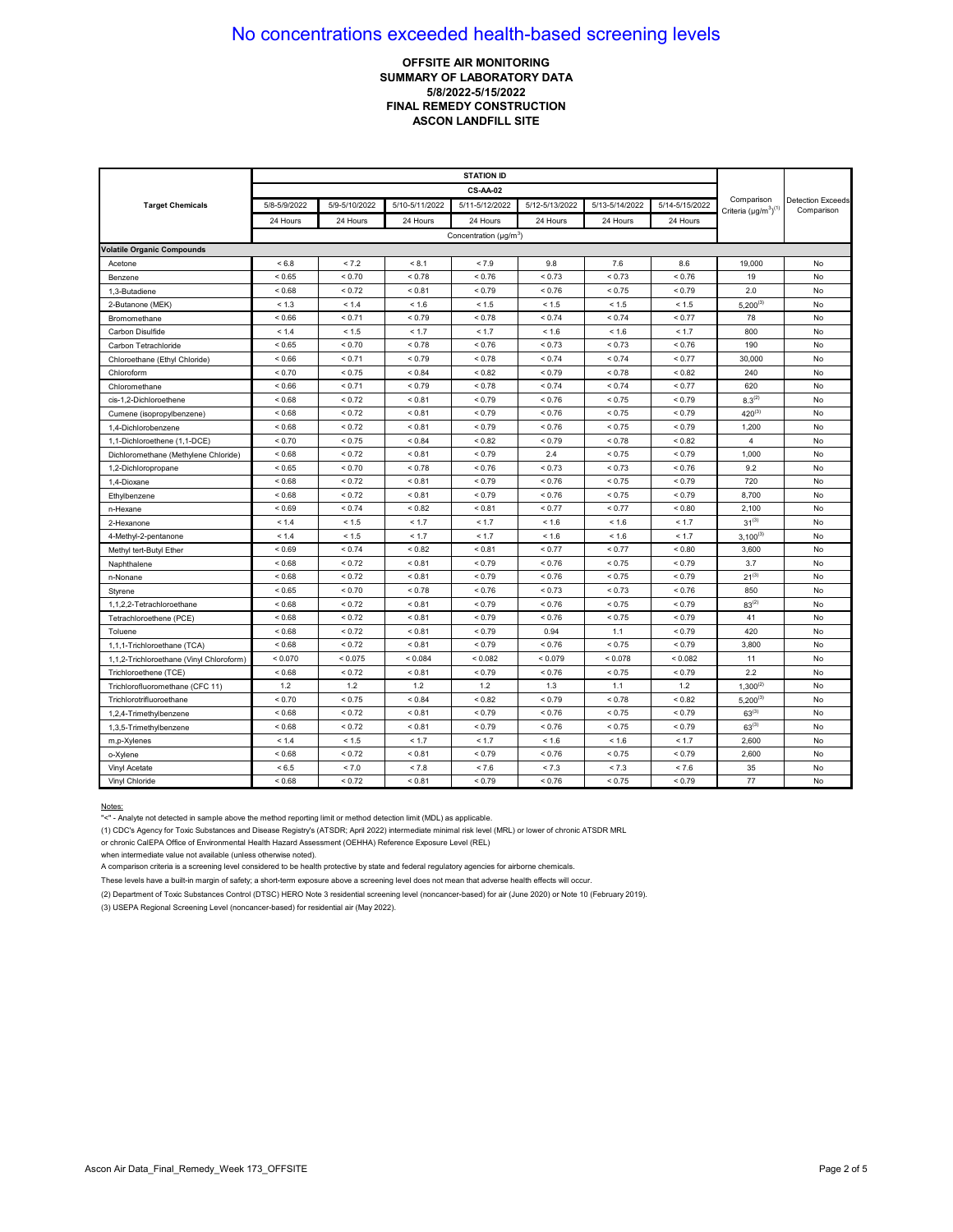## **OFFSITE AIR MONITORING SUMMARY OF LABORATORY DATA 5/8/2022-5/15/2022 FINAL REMEDY CONSTRUCTION ASCON LANDFILL SITE**

|                                          |              |               |                | <b>CS-AA-03</b>                    |                |                |                |                                            |                                        |
|------------------------------------------|--------------|---------------|----------------|------------------------------------|----------------|----------------|----------------|--------------------------------------------|----------------------------------------|
| <b>Target Chemicals</b>                  | 5/8-5/9/2022 | 5/9-5/10/2022 | 5/10-5/11/2022 | 5/11-5/12/2022                     | 5/12-5/13/2022 | 5/13-5/14/2022 | 5/14-5/15/2022 | Comparison<br>Criteria $(\mu q/m^3)^{(1)}$ | <b>Detection Exceeds</b><br>Comparison |
|                                          | 24 Hours     | 24 Hours      | 24 Hours       | 24 Hours                           | 24 Hours       | 24 Hours       | 24 Hours       |                                            |                                        |
|                                          |              |               |                | Concentration (µg/m <sup>3</sup> ) |                |                |                |                                            |                                        |
| <b>Volatile Organic Compounds</b>        |              |               |                |                                    |                |                |                |                                            |                                        |
| Acetone                                  | < 7.1        | < 7.7         | < 7.8          | < 9.3                              | 9.0            | < 8.2          | 8.5            | 19,000                                     | No                                     |
| Benzene                                  | ${}_{0.69}$  | < 0.75        | < 0.75         | ${}_{0.90}$                        | < 0.77         | < 0.79         | ${}_{0.76}$    | 19                                         | No                                     |
| 1,3-Butadiene                            | < 0.71       | < 0.77        | < 0.78         | < 0.93                             | < 0.80         | ${}_{0.82}$    | < 0.79         | 2.0                                        | No                                     |
| 2-Butanone (MEK)                         | < 1.4        | < 1.5         | < 1.5          | < 1.8                              | < 1.5          | < 1.6          | < 1.5          | $5,200^{(3)}$                              | No                                     |
| Bromomethane                             | < 0.70       | < 0.76        | < 0.77         | < 0.91                             | < 0.79         | < 0.81         | < 0.77         | 78                                         | No                                     |
| Carbon Disulfide                         | < 1.5        | < 1.6         | < 1.7          | ${}_{2.0}$                         | < 1.7          | < 1.7          | < 1.7          | 800                                        | No                                     |
| Carbon Tetrachloride                     | < 0.69       | < 0.75        | < 0.75         | ${}_{0.90}$                        | < 0.77         | < 0.79         | < 0.76         | 190                                        | No                                     |
| Chloroethane (Ethyl Chloride)            | < 0.70       | < 0.76        | < 0.77         | < 0.91                             | ${}_{0.79}$    | < 0.81         | < 0.77         | 30,000                                     | No                                     |
| Chloroform                               | < 0.74       | ${}_{0.80}$   | ${}_{0.81}$    | < 0.97                             | ${}_{0.83}$    | ${}_{< 0.85}$  | ${}_{0.82}$    | 240                                        | No                                     |
| Chloromethane                            | ${}_{0.70}$  | < 0.76        | < 0.77         | < 0.91                             | ${}_{0.79}$    | < 0.81         | < 0.77         | 620                                        | No                                     |
| cis-1,2-Dichloroethene                   | < 0.71       | < 0.77        | < 0.78         | < 0.93                             | ${}_{< 0.80}$  | < 0.82         | < 0.79         | $8.3^{(2)}$                                | No                                     |
| Cumene (Isopropylbenzene)                | < 0.71       | < 0.77        | < 0.78         | < 0.93                             | ${}_{0.80}$    | < 0.82         | < 0.79         | $420^{(3)}$                                | No                                     |
| 1.4-Dichlorobenzene                      | < 0.71       | < 0.77        | < 0.78         | < 0.93                             | ${}_{0.80}$    | < 0.82         | < 0.79         | 1,200                                      | No                                     |
| 1,1-Dichloroethene (1,1-DCE)             | < 0.74       | ${}_{0.80}$   | ${}_{0.81}$    | < 0.97                             | < 0.83         | ${}_{< 0.85}$  | ${}_{0.82}$    | 4                                          | No                                     |
| Dichloromethane (Methylene Chloride)     | < 0.71       | < 0.77        | ${}_{0.78}$    | ${}_{0.93}$                        | ${}_{0.80}$    | ${}_{0.82}$    | ${}_{0.79}$    | 1,000                                      | No                                     |
| 1,2-Dichloropropane                      | < 0.69       | < 0.75        | < 0.75         | ${}_{0.90}$                        | < 0.77         | < 0.79         | < 0.76         | 9.2                                        | No                                     |
| 1.4-Dioxane                              | < 0.71       | < 0.77        | ${}_{0.78}$    | ${}_{0.93}$                        | ${}_{0.80}$    | ${}_{0.82}$    | < 0.79         | 720                                        | No                                     |
| Ethylbenzene                             | < 0.71       | < 0.77        | < 0.78         | < 0.93                             | < 0.80         | < 0.82         | < 0.79         | 8,700                                      | No                                     |
| n-Hexane                                 | < 0.73       | < 0.79        | ${}_{0.80}$    | < 0.95                             | < 0.82         | < 0.84         | < 0.80         | 2,100                                      | No                                     |
| 2-Hexanone                               | < 1.5        | < 1.6         | < 1.7          | < 2.0                              | < 1.7          | < 1.7          | < 1.7          | $31^{(3)}$                                 | No                                     |
| 4-Methyl-2-pentanone                     | < 1.5        | < 1.6         | < 1.7          | ${}_{2.0}$                         | < 1.7          | < 1.7          | < 1.7          | $3,100^{(3)}$                              | No                                     |
| Methyl tert-Butyl Ether                  | < 0.73       | < 0.79        | ${}_{0.80}$    | < 0.95                             | < 0.82         | < 0.84         | < 0.80         | 3,600                                      | No                                     |
| Naphthalene                              | < 0.71       | < 0.77        | < 0.78         | < 0.93                             | ${}_{0.80}$    | < 0.82         | < 0.79         | 3.7                                        | No                                     |
| n-Nonane                                 | < 0.71       | < 0.77        | < 0.78         | ${}_{0.93}$                        | ${}_{0.80}$    | ${}_{0.82}$    | < 0.79         | $21^{(3)}$                                 | No                                     |
| Styrene                                  | < 0.69       | < 0.75        | < 0.75         | ${}_{0.90}$                        | < 0.77         | < 0.79         | < 0.76         | 850                                        | No                                     |
| 1,1,2,2-Tetrachloroethane                | < 0.71       | < 0.77        | < 0.78         | < 0.93                             | < 0.80         | < 0.82         | < 0.79         | $83^{(2)}$                                 | No                                     |
| Tetrachloroethene (PCE)                  | < 0.71       | < 0.77        | ${}_{< 0.78}$  | < 0.93                             | ${}_{0.80}$    | < 0.82         | < 0.79         | 41                                         | No                                     |
| Toluene                                  | 1.5          | < 0.77        | ${}_{0.78}$    | ${}_{0.93}$                        | ${}_{0.80}$    | 1.0            | ${}_{0.79}$    | 420                                        | No                                     |
| 1,1,1-Trichloroethane (TCA)              | < 0.71       | < 0.77        | < 0.78         | < 0.93                             | < 0.80         | ${}_{0.82}$    | < 0.79         | 3,800                                      | No                                     |
| 1,1,2-Trichloroethane (Vinyl Chloroform) | < 0.074      | ${}_{0.080}$  | < 0.081        | < 0.097                            | < 0.083        | < 0.085        | < 0.082        | 11                                         | No                                     |
| Trichloroethene (TCE)                    | < 0.71       | < 0.77        | ${}_{0.78}$    | ${}_{0.93}$                        | ${}_{0.80}$    | ${}_{0.82}$    | ${}_{0.79}$    | 2.2                                        | No                                     |
| Trichlorofluoromethane (CFC 11)          | 1.2          | 1.2           | 1.2            | 1.2                                | 1.3            | 1.1            | 1.2            | $1,300^{(2)}$                              | No                                     |
| Trichlorotrifluoroethane                 | < 0.74       | ${}_{0.80}$   | < 0.81         | < 0.97                             | < 0.83         | < 0.85         | < 0.82         | $5,200^{(3)}$                              | No                                     |
| 1,2,4-Trimethylbenzene                   | < 0.71       | < 0.77        | < 0.78         | < 0.93                             | ${}_{< 0.80}$  | < 0.82         | < 0.79         | $63^{(3)}$                                 | No                                     |
| 1,3,5-Trimethylbenzene                   | < 0.71       | < 0.77        | ${}_{0.78}$    | < 0.93                             | < 0.80         | ${}_{0.82}$    | ${}_{0.79}$    | $63^{(3)}$                                 | No                                     |
| m,p-Xylenes                              | < 1.5        | < 1.6         | < 1.7          | < 2.0                              | < 1.7          | < 1.7          | < 1.7          | 2,600                                      | No                                     |
| o-Xylene                                 | < 0.71       | < 0.77        | ${}_{0.78}$    | ${}_{0.93}$                        | < 0.80         | ${}_{0.82}$    | ${}_{0.79}$    | 2,600                                      | No                                     |
| Vinyl Acetate                            | ${}_{5.9}$   | < 7.5         | < 7.5          | ${}_{5.0}$                         | < 7.7          | < 7.9          | < 7.6          | 35                                         | No                                     |
| Vinyl Chloride                           | < 0.71       | < 0.77        | ${}_{0.78}$    | ${}_{0.93}$                        | ${}_{0.80}$    | ${}_{0.82}$    | ${}_{0.79}$    | 77                                         | No                                     |

#### Notes:

"<" - Analyte not detected in sample above the method reporting limit or method detection limit (MDL) as applicable.

(1) CDC's Agency for Toxic Substances and Disease Registry's (ATSDR; April 2022) intermediate minimal risk level (MRL) or lower of chronic ATSDR MRL

or chronic CalEPA Office of Environmental Health Hazard Assessment (OEHHA) Reference Exposure Level (REL)

when intermediate value not available (unless otherwise noted).

A comparison criteria is a screening level considered to be health protective by state and federal regulatory agencies for airborne chemicals.

These levels have a built-in margin of safety; a short-term exposure above a screening level does not mean that adverse health effects will occur.

(2) Department of Toxic Substances Control (DTSC) HERO Note 3 residential screening level (noncancer-based) for air (June 2020) or Note 10 (February 2019).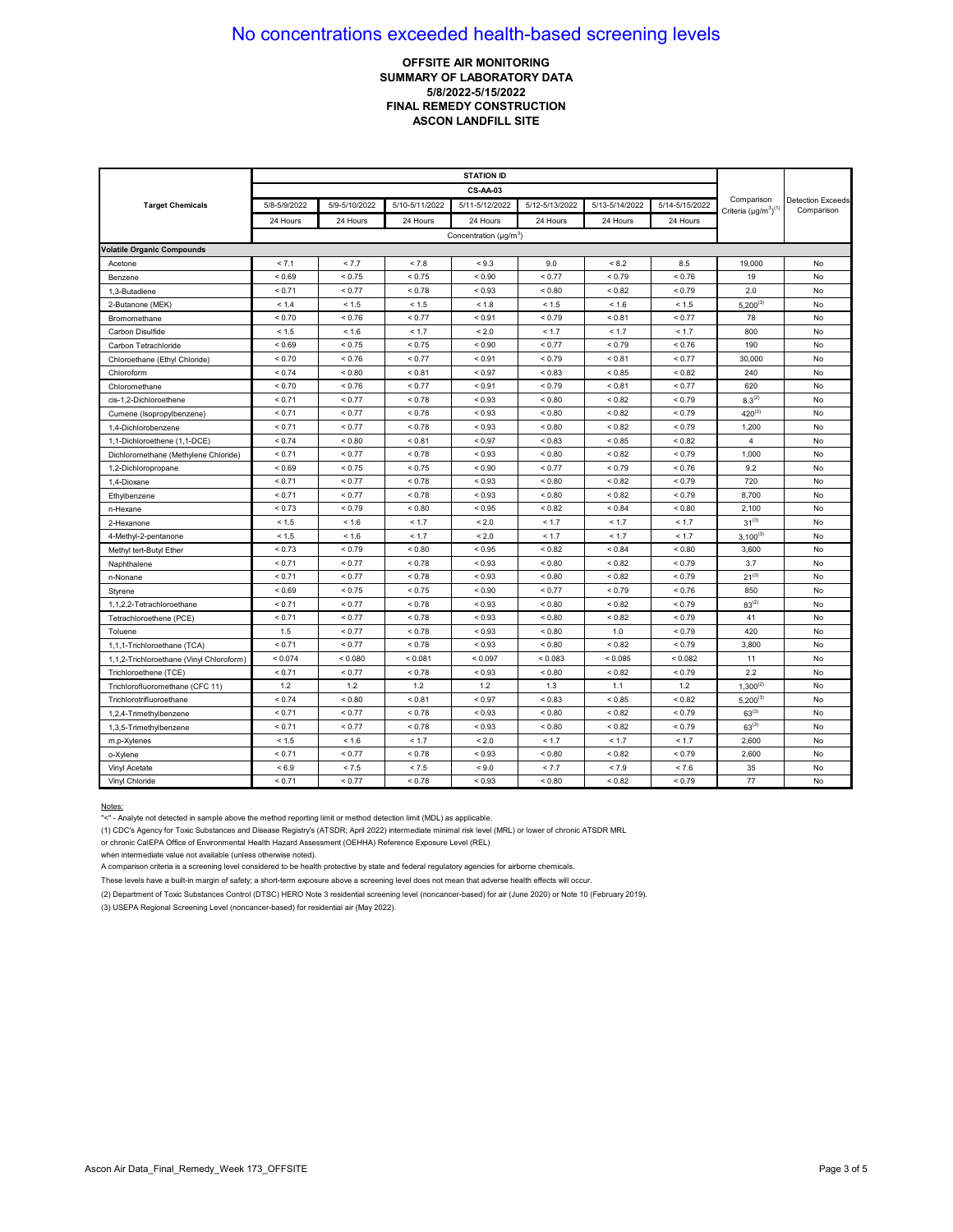## **OFFSITE AIR MONITORING SUMMARY OF LABORATORY DATA 5/8/2022-5/15/2022 FINAL REMEDY CONSTRUCTION ASCON LANDFILL SITE**

|                                          |              |               |                | <b>CS-AA-04</b>                    |                |                |                |                                            |                                        |
|------------------------------------------|--------------|---------------|----------------|------------------------------------|----------------|----------------|----------------|--------------------------------------------|----------------------------------------|
| <b>Target Chemicals</b>                  | 5/8-5/9/2022 | 5/9-5/10/2022 | 5/10-5/11/2022 | 5/11-5/12/2022                     | 5/12-5/13/2022 | 5/13-5/14/2022 | 5/14-5/15/2022 | Comparison<br>Criteria $(\mu q/m^3)^{(1)}$ | <b>Detection Exceeds</b><br>Comparison |
|                                          | 24 Hours     | 24 Hours      | 24 Hours       | 24 Hours                           | 24 Hours       | 24 Hours       | 24 Hours       |                                            |                                        |
|                                          |              |               |                | Concentration (µg/m <sup>3</sup> ) |                |                |                |                                            |                                        |
| <b>Volatile Organic Compounds</b>        |              |               |                |                                    |                |                |                |                                            |                                        |
| Acetone                                  | < 6.7        | < 7.4         | < 7.5          | 7.7                                | 8.5            | < 8.0          | 8.6            | 19,000                                     | No                                     |
| Benzene                                  | < 0.65       | < 0.72        | ${}_{0.73}$    | < 0.72                             | ${}_{0.74}$    | < 0.77         | ${}_{0.78}$    | 19                                         | No                                     |
| 1,3-Butadiene                            | < 0.67       | < 0.74        | < 0.75         | < 0.75                             | < 0.76         | < 0.80         | ${}_{0.81}$    | 2.0                                        | No                                     |
| 2-Butanone (MEK)                         | < 1.3        | < 1.4         | < 1.5          | < 1.4                              | < 1.5          | < 1.5          | < 1.6          | $5,200^{(3)}$                              | No                                     |
| Bromomethane                             | < 0.66       | < 0.73        | < 0.74         | < 0.73                             | < 0.75         | < 0.78         | < 0.79         | 78                                         | No                                     |
| Carbon Disulfide                         | < 1.4        | < 1.6         | < 1.6          | < 1.6                              | < 1.6          | < 1.7          | < 1.7          | 800                                        | No                                     |
| Carbon Tetrachloride                     | < 0.65       | < 0.72        | < 0.73         | < 0.72                             | < 0.74         | < 0.77         | < 0.78         | 190                                        | No                                     |
| Chloroethane (Ethyl Chloride)            | ${}< 0.66$   | < 0.73        | < 0.74         | < 0.73                             | ${}_{0.75}$    | < 0.78         | < 0.79         | 30,000                                     | No                                     |
| Chloroform                               | ${}_{0.70}$  | < 0.77        | ${}_{0.78}$    | < 0.78                             | < 0.79         | ${}_{0.83}$    | ${}_{0.84}$    | 240                                        | No                                     |
| Chloromethane                            | ${}_{0.66}$  | < 0.73        | < 0.74         | < 0.73                             | ${}_{0.75}$    | < 0.78         | ${}_{0.79}$    | 620                                        | No                                     |
| cis-1,2-Dichloroethene                   | < 0.67       | < 0.74        | < 0.75         | < 0.75                             | < 0.76         | ${}_{< 0.80}$  | < 0.81         | $8.3^{(2)}$                                | No                                     |
| Cumene (Isopropylbenzene)                | < 0.67       | < 0.74        | < 0.75         | < 0.75                             | < 0.76         | < 0.80         | < 0.81         | $420^{(3)}$                                | No                                     |
| 1.4-Dichlorobenzene                      | < 0.67       | < 0.74        | < 0.75         | < 0.75                             | < 0.76         | < 0.80         | < 0.81         | 1,200                                      | No                                     |
| 1,1-Dichloroethene (1,1-DCE)             | ${}_{0.70}$  | < 0.77        | < 0.78         | < 0.78                             | < 0.79         | ${}_{0.83}$    | ${}_{0.84}$    | 4                                          | No                                     |
| Dichloromethane (Methylene Chloride)     | ${}_{0.67}$  | ${}_{0.74}$   | < 0.75         | < 0.75                             | ${}_{0.76}$    | ${}_{0.80}$    | ${}_{0.81}$    | 1,000                                      | No                                     |
| 1,2-Dichloropropane                      | < 0.65       | < 0.72        | < 0.73         | < 0.72                             | < 0.74         | < 0.77         | ${}_{0.78}$    | 9.2                                        | No                                     |
| 1.4-Dioxane                              | < 0.67       | < 0.74        | < 0.75         | < 0.75                             | ${}_{0.76}$    | ${}_{0.80}$    | ${}_{0.81}$    | 720                                        | No                                     |
| Ethylbenzene                             | < 0.67       | < 0.74        | < 0.75         | < 0.75                             | < 0.76         | < 0.80         | < 0.81         | 8,700                                      | No                                     |
| n-Hexane                                 | < 0.68       | < 0.76        | < 0.77         | < 0.76                             | < 0.78         | < 0.81         | < 0.82         | 2,100                                      | No                                     |
| 2-Hexanone                               | < 1.4        | < 1.6         | < 1.6          | < 1.6                              | < 1.6          | < 1.7          | < 1.7          | $31^{(3)}$                                 | No                                     |
| 4-Methyl-2-pentanone                     | < 1.4        | < 1.6         | < 1.6          | < 1.6                              | < 1.6          | < 1.7          | < 1.7          | $3,100^{(3)}$                              | No                                     |
| Methyl tert-Butyl Ether                  | < 0.68       | < 0.76        | < 0.77         | < 0.76                             | < 0.78         | < 0.81         | ${}_{0.82}$    | 3,600                                      | No                                     |
| Naphthalene                              | < 0.67       | < 0.74        | < 0.75         | < 0.75                             | < 0.76         | < 0.80         | < 0.81         | 3.7                                        | No                                     |
| n-Nonane                                 | < 0.67       | < 0.74        | < 0.75         | < 0.75                             | < 0.76         | ${}_{0.80}$    | ${}_{0.81}$    | $21^{(3)}$                                 | No                                     |
| Styrene                                  | < 0.65       | < 0.72        | < 0.73         | < 0.72                             | < 0.74         | < 0.77         | < 0.78         | 850                                        | No                                     |
| 1,1,2,2-Tetrachloroethane                | < 0.67       | < 0.74        | < 0.75         | < 0.75                             | < 0.76         | < 0.80         | < 0.81         | $83^{(2)}$                                 | No                                     |
| Tetrachloroethene (PCE)                  | < 0.67       | < 0.74        | < 0.75         | < 0.75                             | < 0.76         | < 0.80         | < 0.81         | 41                                         | No                                     |
| Toluene                                  | ${}_{0.67}$  | < 0.74        | < 0.75         | 0.80                               | ${}_{0.76}$    | 0.84           | 0.87           | 420                                        | No                                     |
| 1,1,1-Trichloroethane (TCA)              | < 0.67       | < 0.74        | < 0.75         | < 0.75                             | < 0.76         | < 0.80         | < 0.81         | 3,800                                      | No                                     |
| 1,1,2-Trichloroethane (Vinyl Chloroform) | < 0.070      | < 0.077       | < 0.078        | < 0.078                            | < 0.079        | < 0.083        | < 0.084        | 11                                         | No                                     |
| Trichloroethene (TCE)                    | ${}_{0.67}$  | < 0.74        | < 0.75         | < 0.75                             | ${}_{0.76}$    | ${}_{0.80}$    | ${}_{0.81}$    | 2.2                                        | No                                     |
| Trichlorofluoromethane (CFC 11)          | 1.2          | 1.2           | 1.2            | 1.2                                | 1.3            | 1.1            | 1.2            | $1,300^{(2)}$                              | No                                     |
| Trichlorotrifluoroethane                 | < 0.70       | < 0.77        | < 0.78         | < 0.78                             | < 0.79         | < 0.83         | < 0.84         | $5,200^{(3)}$                              | No                                     |
| 1,2,4-Trimethylbenzene                   | < 0.67       | < 0.74        | < 0.75         | < 0.75                             | < 0.76         | < 0.80         | < 0.81         | $63^{(3)}$                                 | No                                     |
| 1,3,5-Trimethylbenzene                   | ${}_{0.67}$  | < 0.74        | < 0.75         | < 0.75                             | < 0.76         | ${}_{0.80}$    | ${}_{0.81}$    | $63^{(3)}$                                 | No                                     |
| m,p-Xylenes                              | < 1.4        | < 1.6         | < 1.6          | < 1.6                              | < 1.6          | < 1.7          | < 1.7          | 2,600                                      | No                                     |
| o-Xylene                                 | ${}_{0.67}$  | < 0.74        | < 0.75         | < 0.75                             | < 0.76         | ${}_{0.80}$    | ${}_{0.81}$    | 2,600                                      | No                                     |
| Vinyl Acetate                            | < 6.5        | < 7.2         | < 7.3          | < 7.2                              | < 7.4          | < 7.7          | < 7.8          | 35                                         | No                                     |
| Vinyl Chloride                           | ${}_{0.67}$  | < 0.74        | < 0.75         | < 0.75                             | ${}_{0.76}$    | ${}_{0.80}$    | ${}_{0.81}$    | 77                                         | No                                     |

#### Notes:

"<" - Analyte not detected in sample above the method reporting limit or method detection limit (MDL) as applicable.

(1) CDC's Agency for Toxic Substances and Disease Registry's (ATSDR; April 2022) intermediate minimal risk level (MRL) or lower of chronic ATSDR MRL

or chronic CalEPA Office of Environmental Health Hazard Assessment (OEHHA) Reference Exposure Level (REL)

when intermediate value not available (unless otherwise noted).

A comparison criteria is a screening level considered to be health protective by state and federal regulatory agencies for airborne chemicals.

These levels have a built-in margin of safety; a short-term exposure above a screening level does not mean that adverse health effects will occur.

(2) Department of Toxic Substances Control (DTSC) HERO Note 3 residential screening level (noncancer-based) for air (June 2020) or Note 10 (February 2019).